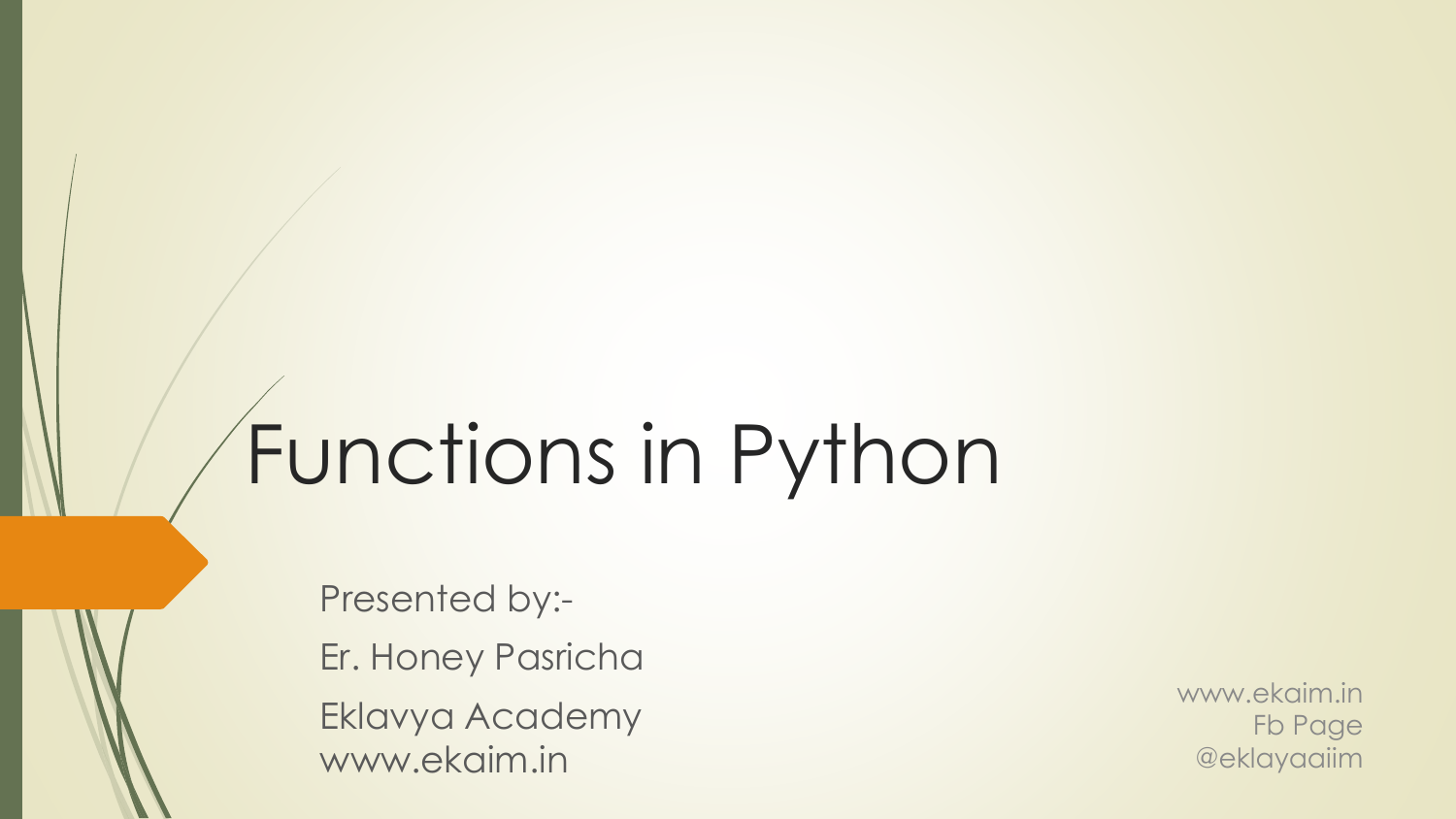# **Functions**

A function is a group of statements that exist within a program for the purpose of performing a specific task.

### *Benefits of Modularizing of Function*

- **Simpler**
- Code Reuse
- Better Testing
- **Faster Development**
- Easier Facilitation of Team Work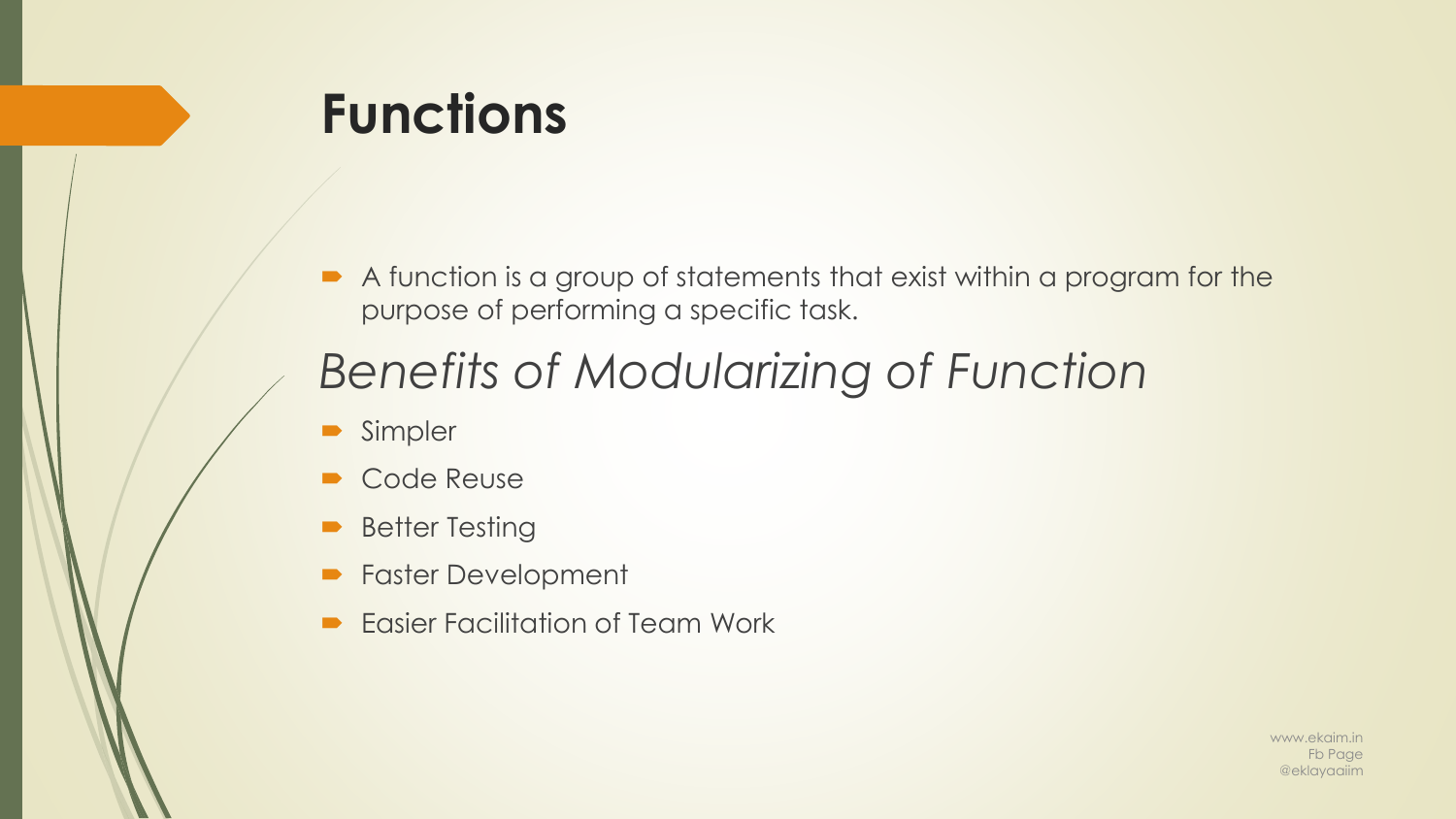### Overview

- **Introduction to repetition Structure**
- The while loop: A Condition-Controlled Loop
- For Loop: A Count-Controlled Loop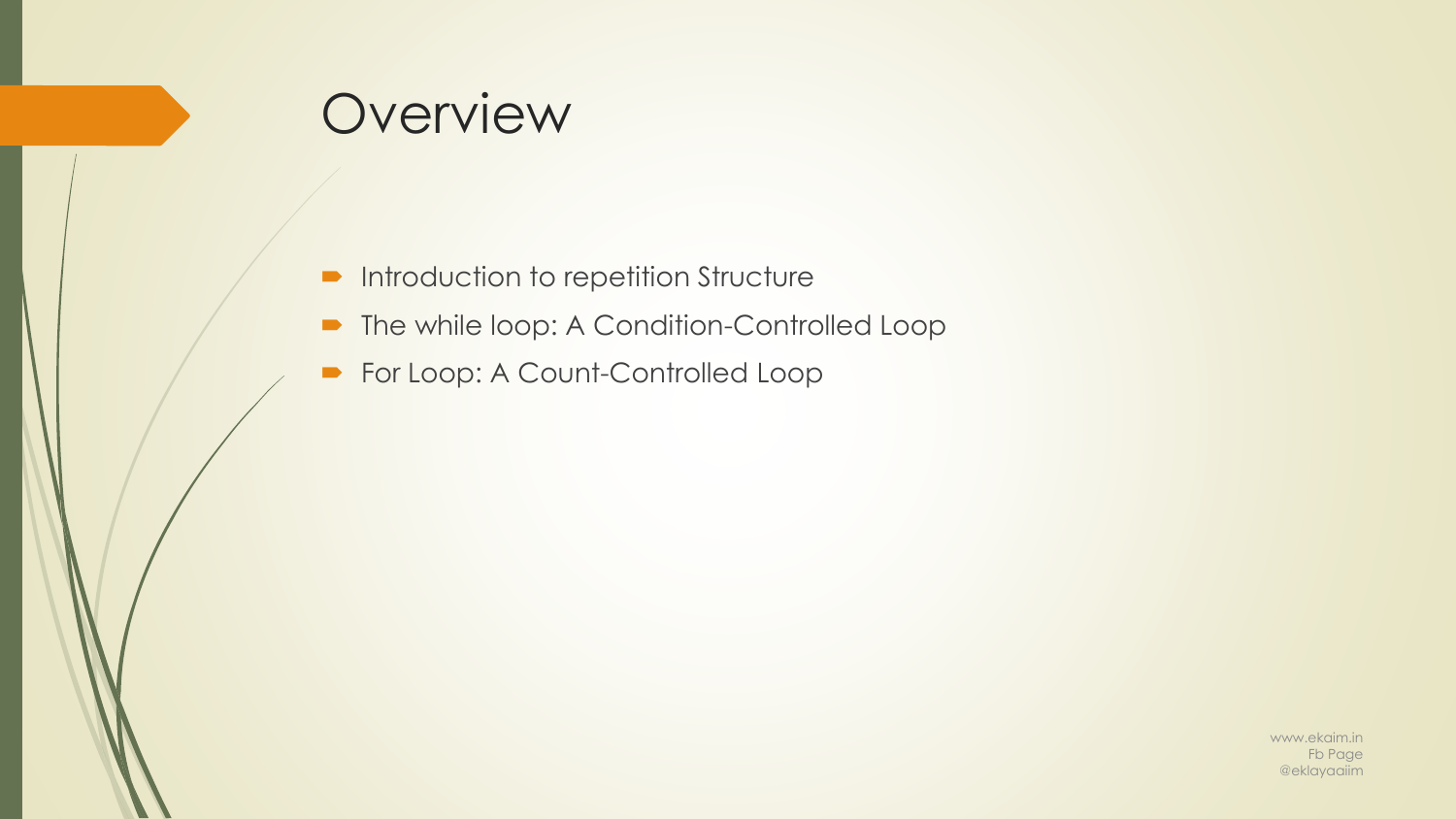# Rules to write the function

- You cannot use one of Python's key words as a function name. (See Table 1-2 for a list of the key words.)
- A function name cannot contain spaces.
- The first character must be one of the letters a through z, A through Z, or an underscore character  $(\_)$ .
- After the first character you may use the letters a through z or A through Z, the digits 0 through 9, or underscores.
- Uppercase and lowercase characters are distinct.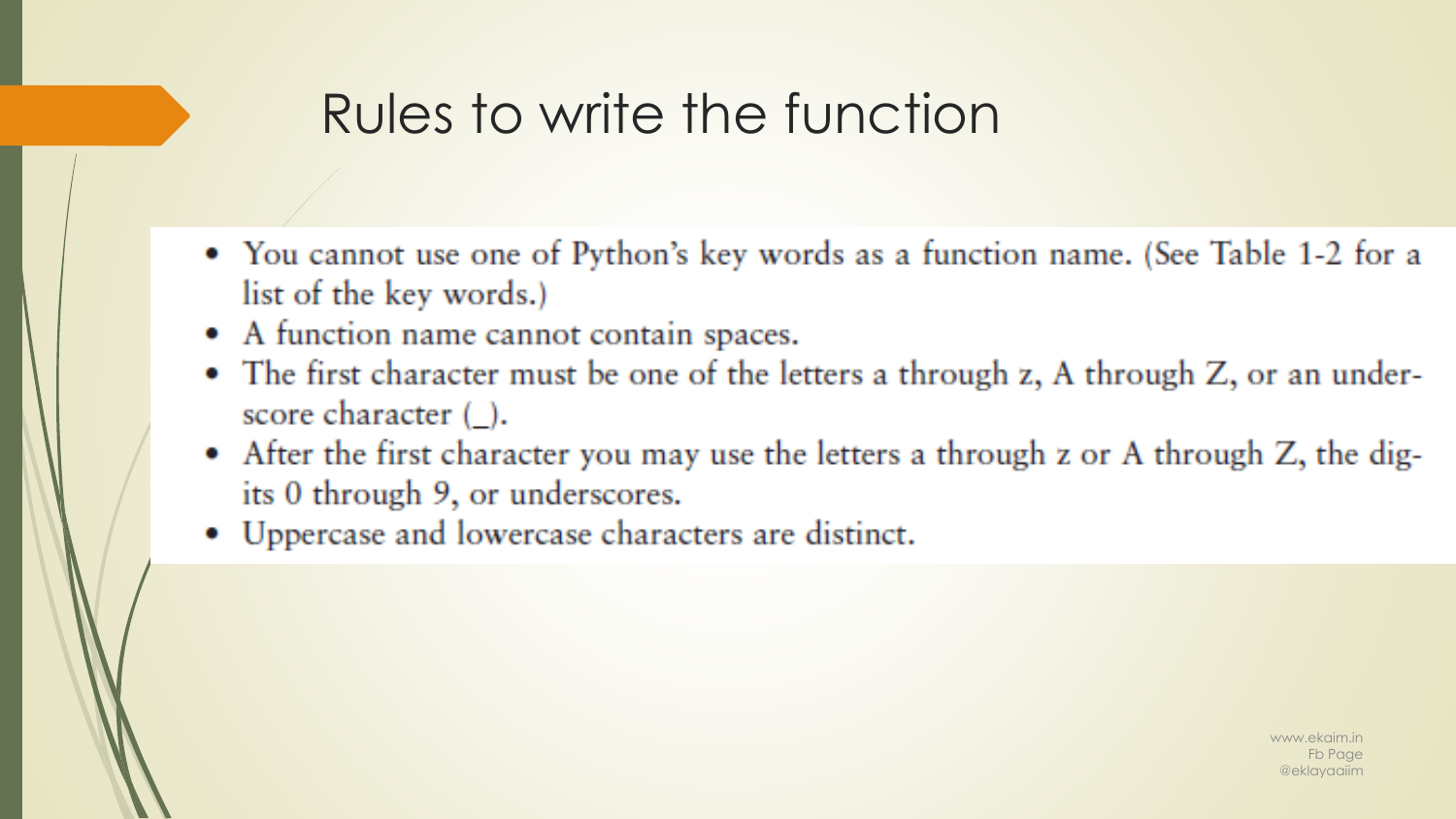# Define the function, Calling the Function

To create a function you write its *definition*. Here is the general format of a function definition in Python:

```
def function name():statement
    statement
    etc.
```
### **Calling a Function**

A function definition specifies what a function does, but it does not cause the function to execute. To execute a function, you must call it. This is how we would call the message function:

```
message()
```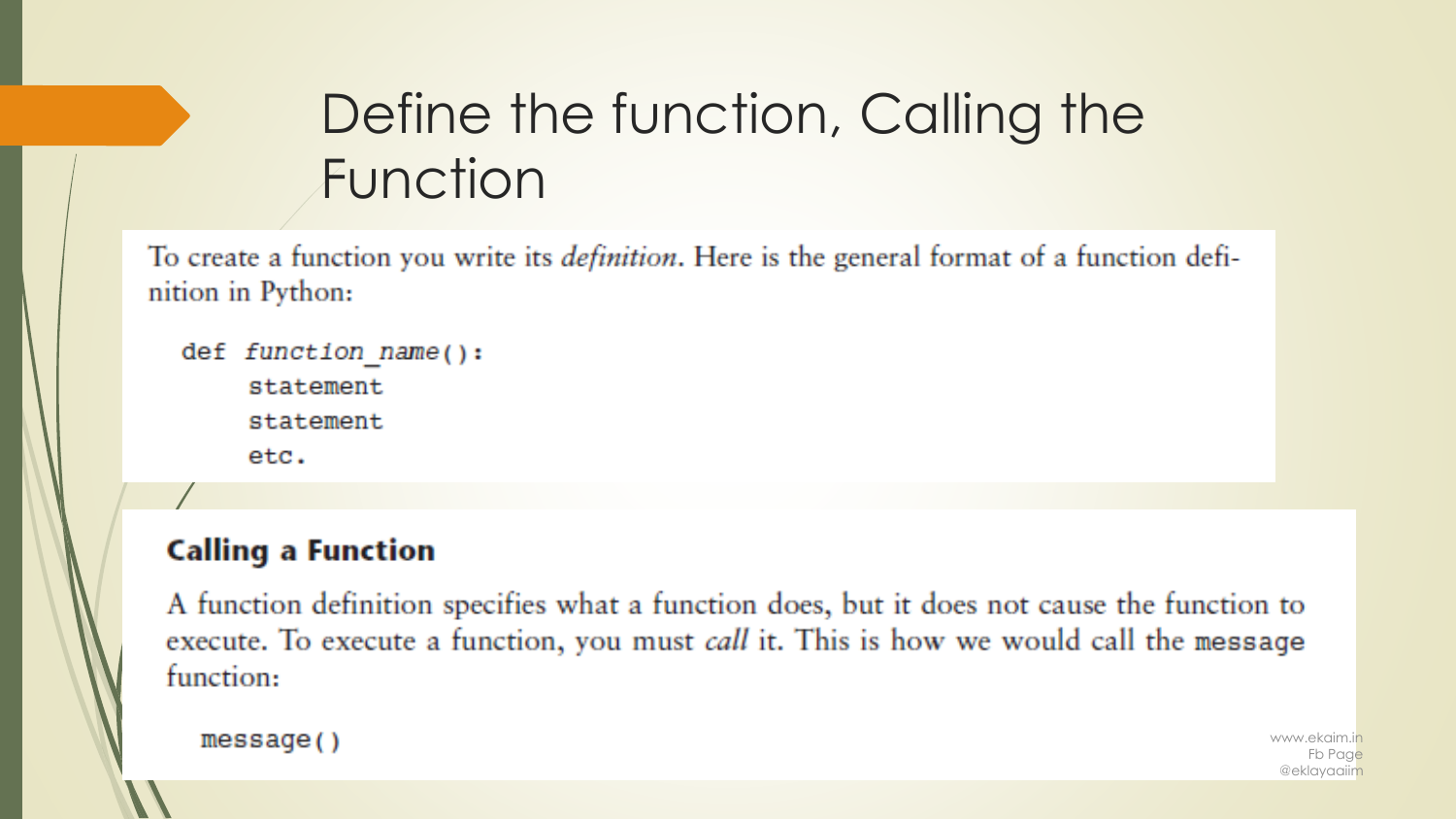### Indentation of function

#### Figure 3-7 All of the statements in a block are indented

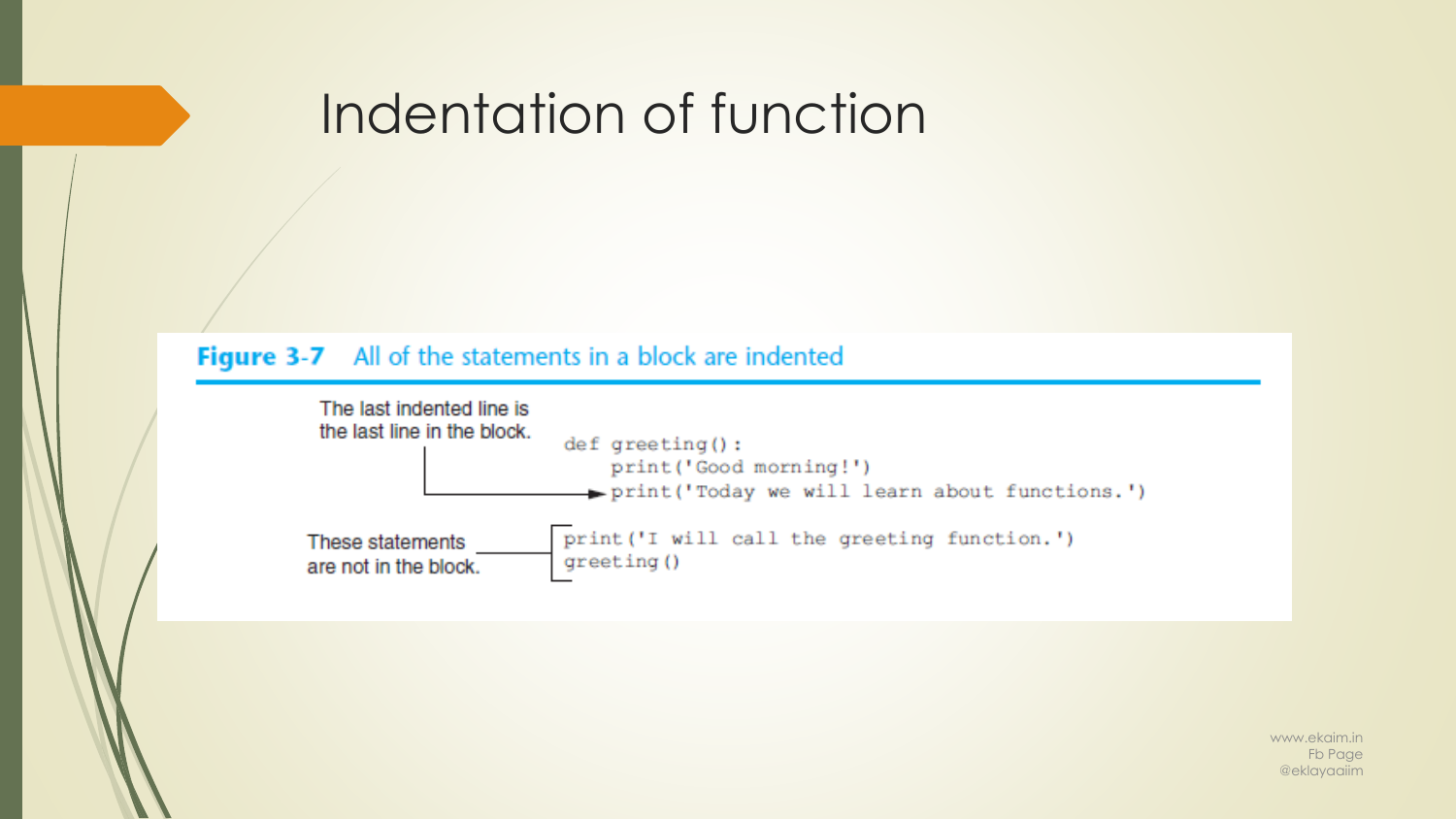#### $3.5$ **Passing Arguments to Functions**

**CONCEPT:** An argument is any piece of data that is passed into a function when the function is called. A parameter is a variable that receives an argument that is passed into a function.

### **Parameter Variable Scope**

Earlier in this chapter, you learned that a variable's scope is the part of the program in which the variable may be accessed. A variable is visible only to statements inside the variable's scope. A parameter variable's scope is the function in which the parameter is used. All of the statements inside the function can access the parameter variable, but no statement outside the function can access it.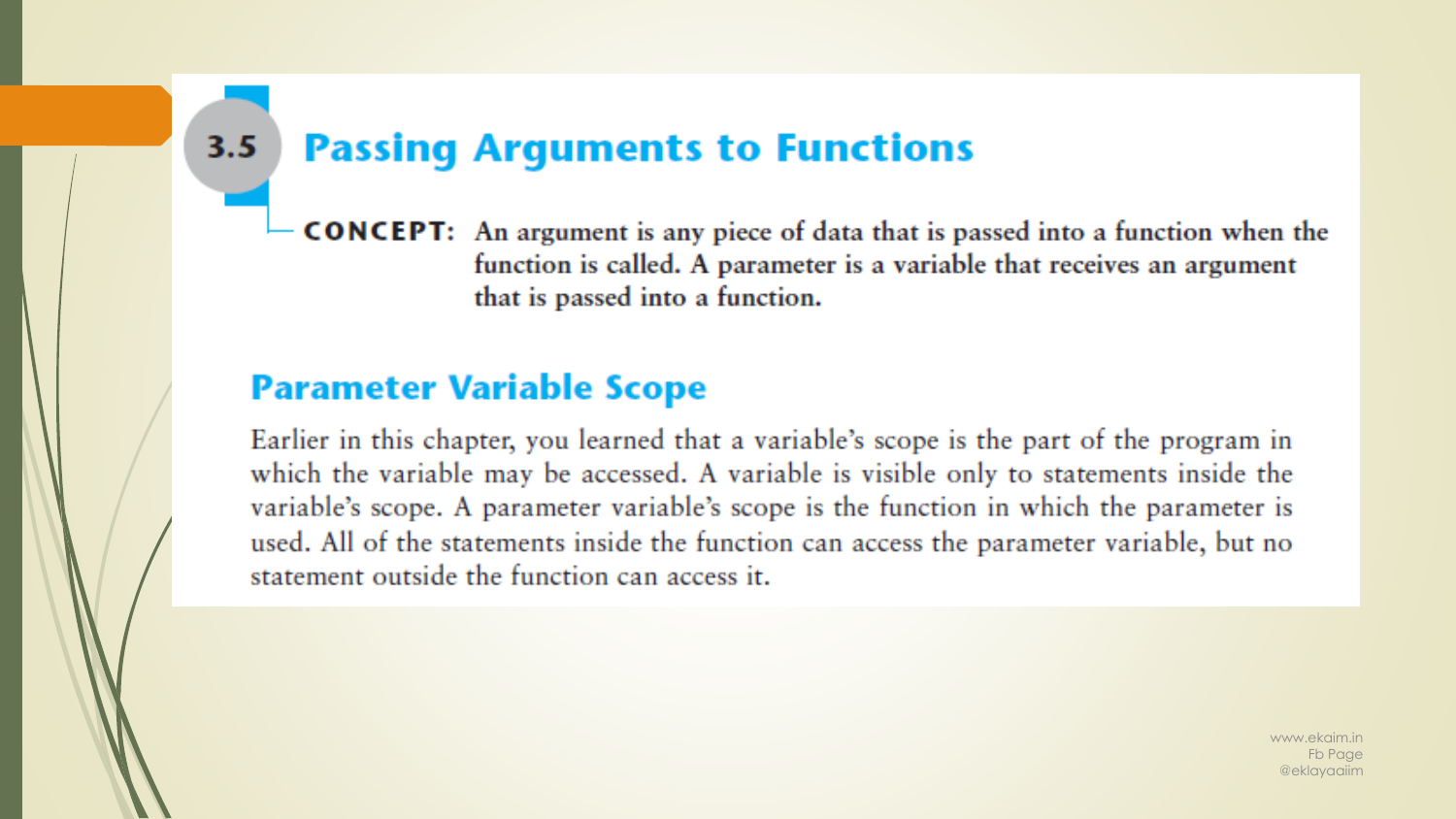### Local and Global Variable

### def fun1(): a=4 #local variable b=5 #local variable c=a+b print(c) def fun2():  $z=$ a+b  $\#$  cannot access the a and b as both are local of function fun1() print(c)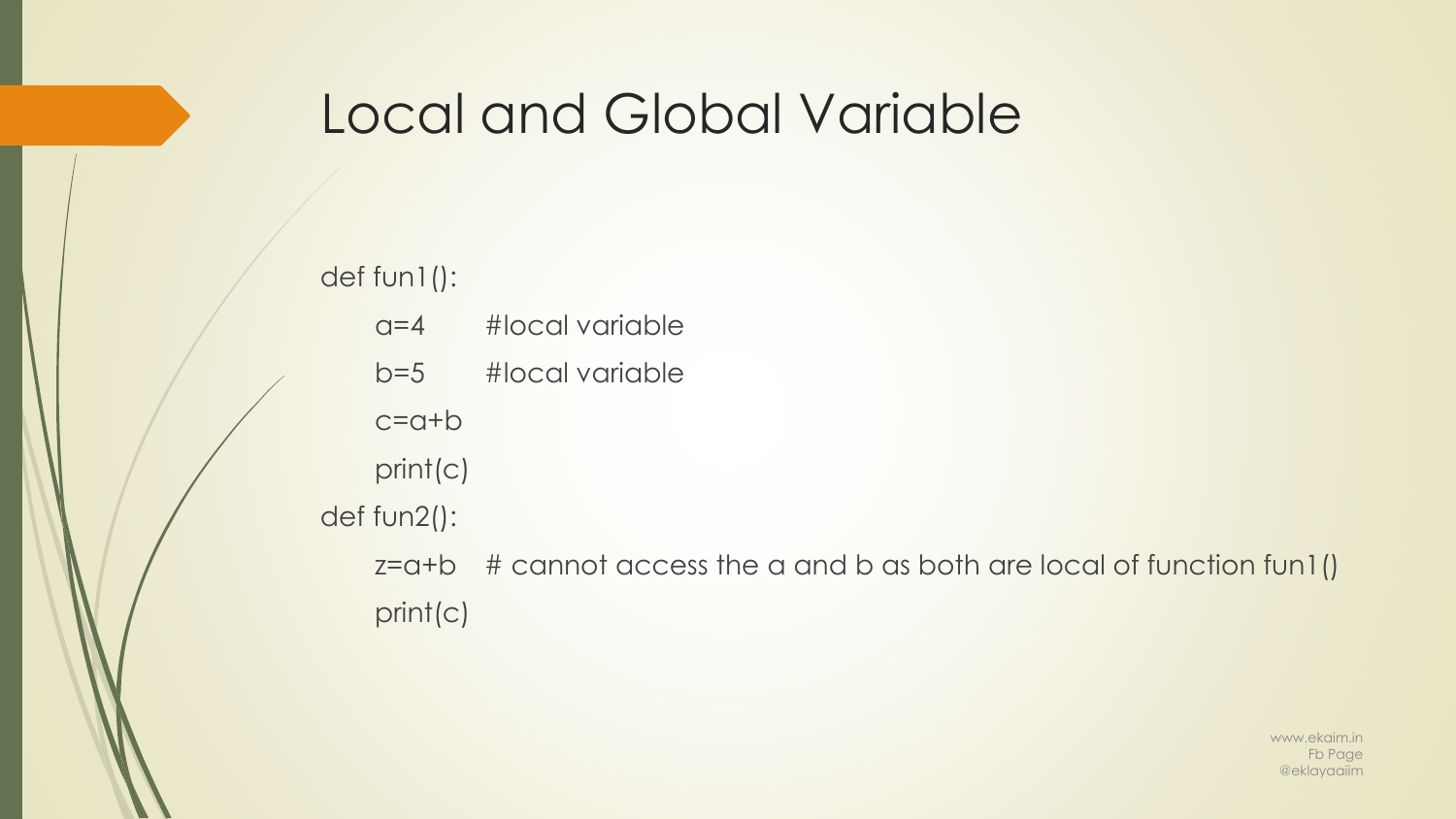### Local and Global Variable

- a=4 #global variable
- b=5 #global variable

### def fun1():

- c=a+b # can access the a and b variables as both are global print(c)
- def fun2():
	- z=a\*b # can access the a and b variables as both are global print(c)